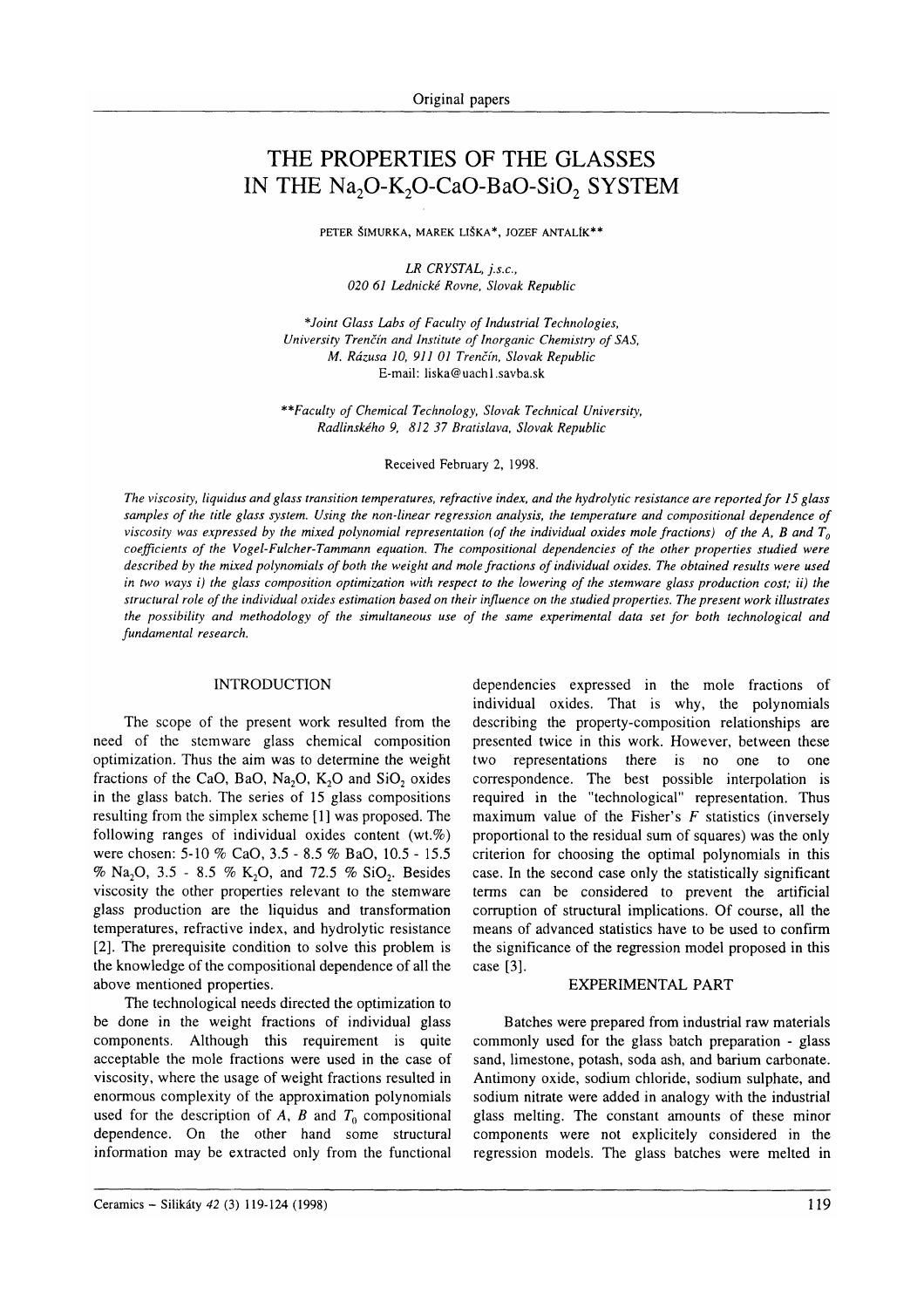ambient atmosphere in a superkanthal furnace at  $1500^{\circ}$ C in a Pt-10%Rh crucible. Homogeneity was ensured by hand mixing of the glass melt. Each melt was poured from the crucible onto the stainless steel plate. The glass samples were then tempered in a muffle furnace for twenty minutes at 520  $\mathrm{^{\circ}C}$ , then the furnace was switched off and the samples remained there until reaching the room temperature. The chemical composition was determined after the samples were decomposed in HF and  $H_2SO_4$  solution by the atomic absorption spectroscopy  $(Na, O, K, O, and CaO)$  and by the gravimetry (BaO as  $BaSO<sub>4</sub>$ ). The obtained chemical compositions are summarized in table 1.

Table L Chemical compositions of the glass samples investigated, OG -old glass composition (wt.%).

| Glass | w(CaO) | w(BaO) | w(Na,0) | w(K, O) | $w(SiO_2)$ |
|-------|--------|--------|---------|---------|------------|
| 1     | 9.80   | 3.63   | 10.37   | 3.83    | 72.37      |
| 2     | 4.98   | 8.47   | 10.51   | 3.71    | 72.33      |
| 3     | 4.96   | 3.53   | 10.57   | 8.59    | 72.35      |
| 4     | 5.06   | 3.76   | 15.28   | 3.76    | 72.14      |
| 5     | 7.48   | 5.67   | 10.20   | 3.60    | 73.05      |
| 6     | 7.29   | 3.42   | 10.28   | 5.97    | 73.04      |
| 7     | 7.31   | 3.47   | 12.60   | 3.65    | 72.97      |
| 8     | 5.06   | 5.99   | 10.31   | 6.03    | 72.61      |
| 9     | 5.06   | 5.94   | 12.66   | 3.75    | 72.59      |
| 10    | 5.02   | 3.42   | 12.36   | 6.06    | 73.14      |
| 11    | 6.60   | 5.03   | 10.65   | 5.28    | 72.44      |
| 12    | 6.54   | 5.00   | 12.24   | 3.58    | 72.64      |
| 13    | 6.37   | 3.41   | 12.18   | 5.26    | 72.78      |
| 14    | 4.99   | 5.24   | 12.20   | 5.35    | 72.22      |
| 15    | 6.28   | 4.88   | 11.68   | 4.82    | 72.34      |
| OG    | 5.32   | 4,56   | 10.51   | 6.49    | 73,12      |

The low temperature viscosity between  $10^7$  -  $10^{12}$  dPa s were determined from the axial deformation rate measured by a thermo-mechanical analyzer (Netzsch TMA-402) [4]. The viscosity between  $100$  - $10^{6.5}$  dPa s were measured by the concentric cylinder rotation viscometer [5]. The liquidus temperature was determined by keeping the sample of coarsely ground glass in a Pt-30%Rh boat in a gradient furnace for 24 hours. The temperature at which the first crystal appeared in the sample was taken as the liquidus temperature. The transformation temperature was determined from the dilatometric cooling curve measured by the TMA-402 with the cooling rate of  $5^{\circ}$ C min<sup>-1</sup>. The refractive index of polished glass samples was measured by the Abbe refractometer using monobromnaphtalene as an immersion liquid. The hydrolytic resistance was quantified according to ČSN ISO 719 (i.e. ISO 719 85).

## The experimental results are summarized in table 2.

Table 2. Experimental results:  $T<sub>g</sub>$  - glass transformation temperature,  $T_1$  - liquidus temperature,  $n_D$  - refractive index,  $W_R$  hydrolytic resistance (HCl solution  $c = 0.01$  mol l<sup>-1</sup>), and A, B,  $T_0$  - coefficients of Vogel-Fulcher-Tammann viscosity equation, OG -old glass composition.

| glass                   | $T_{\rm g}$<br>$({}^{\circ}C)$ | $T_{1}$<br>$(^{\circ}C)$ | $n_{\rm D}$ | $W_{R}$<br>(ml) | A<br>(K) | B<br>(K) | $T_{0}$ |
|-------------------------|--------------------------------|--------------------------|-------------|-----------------|----------|----------|---------|
| 1                       | 544                            | 994                      | 1.5212      | 0.54            | $-1.962$ | 4529     | 254     |
| $\overline{c}$          | 506                            | 1118                     | 1.5152      | 0.58            | $-1.997$ | 4991     | 189     |
| 3                       | 488                            | 869                      | 1.5145      | 1.61            | $-1.634$ | 4413     | 209     |
| $\overline{\mathbf{4}}$ | 502                            | 876                      | 1.5105      | 1.76            | $-1.623$ | 4265     | 214     |
| 5                       | 547                            | 1087                     | 1.5163      | 0.55            | $-1.964$ | 5040     | 201     |
| 6                       | 551                            | 892                      | 1.5142      | 0.72            | $-1.813$ | 4629     | 224     |
| 7                       | 515                            | 979                      | 1.5153      | 0.79            | $-1.968$ | 4684     | 216     |
| 8                       | 504                            | 956                      | 1.5123      | 0.89            | $-1.799$ | 4913     | 178     |
| 9                       | 512                            | 1030                     | 1.5132      | 0.96            | $-1.689$ | 4593     | 199     |
| 10                      | 488                            | 884                      | 1.5103      | 1.81            | $-1.808$ | 4589     | 197     |
| $\mathbf{1}$            | 522                            | 1004                     | 1.5133      | 0.54            | $-1.892$ | 4895     | 205     |
| 12                      | 522                            | 1018                     | 1.5154      | 0.67            | $-1.930$ | 4667     | 220     |
| 13                      | 521                            | 848                      | 1.5124      | 0.83            | $-1.877$ | 4523     | 224     |
| 14                      | 494                            | 989                      | 1.5116      | 1.18            | $-1.784$ | 4740     | 193     |
| 15                      | 520                            | 910                      | 1.5156      | 0.79            | $-2.004$ | 4683     | 210     |
| OG                      | 509                            | 962                      | 1,5116      | 1,03            | $-1.813$ | 4664     | 199     |

## TECHNOLOGICAL APPLICATION

Using the standard least squares method the following relationships were found for individual studied properties:

$$
T_g(^{\circ}\text{C}) = 805 - 3.429 \ w(\text{Na}_2\text{O}) w(\text{K}_2\text{O}) - 23.22 \ w(\text{BaO}) - 29.39 \ w(\text{CaO}) + 4.293 \ w(\text{CaO}) w(\text{K}_2\text{O}) + 2.382 \ w(\text{CaO}) w(\text{BaO}) \tag{1}
$$

$$
T_1 (^{\circ}C) = 1775 - 49.94 w(Na_2O) + 16.81 w(CaO) - 11.361 w(CaO) w(K_2O)
$$
 (2)

$$
n_{\rm D} = 1.4566 + (5.808 \, w(\text{K}_2\text{O}) - 0.335 \, w(\text{BaO}) \, w(\text{K}_2\text{O}) + 0.322 \, w(\text{BaO}) \, w(\text{Na}_2\text{O}) + 5.525 \, w(\text{CaO}) - 0.508 \, w(\text{CaO}) \, w(\text{K}_2\text{O})).10^3 \tag{3}
$$

$$
W_{R} (ml) = 11.78 - 0.0541 w(K_{2}O) - 1.2313 w(BaO) + 0.03319 [w(BaO)]^{2} - 2.0115 w(CaO) + 0.11437 w(CaO) w(BaO) + 0.09021 [w(CaO)]^{2}
$$
 (4)

where  $T<sub>g</sub>$  is glass transition temperature,  $T<sub>1</sub>$  - liquidus temperature,  $n_D$  - refractive index,  $W_R$  - hydrolytic resistance, and  $w(i)$  - content oxide i expressed in (wt.%).

$$
log(\eta(dPa s)) = A + B / (T - T_0)
$$
 (5)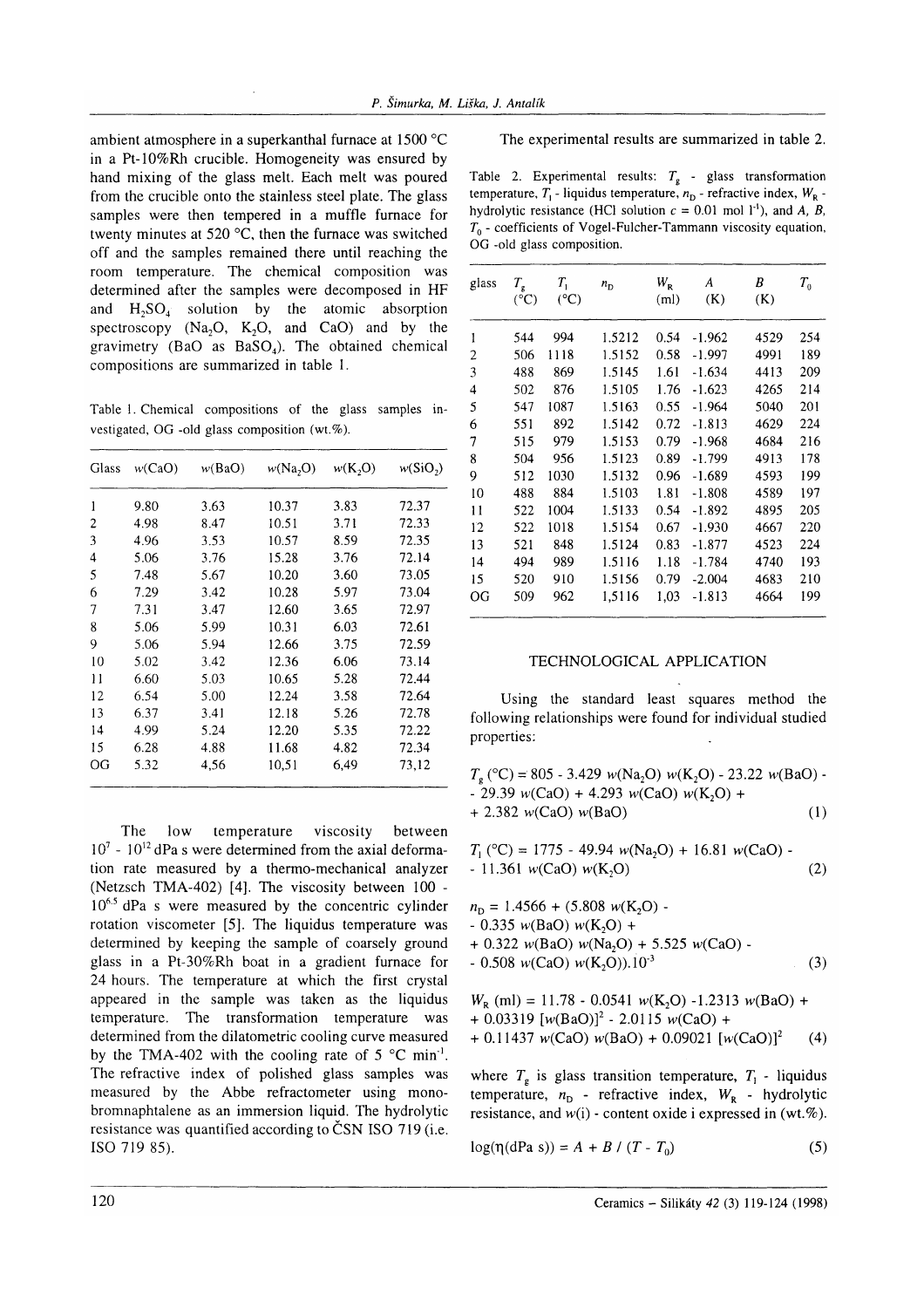$$
A = -14.721 + 54.41 x(CaO) + 51.95 x(BaO) ++ 49.34 x(Na2O) + 72.58 x(K2O)
$$
 (6)

 $B$  (K) = 24756.1 - 86687 x(CaO) - 69935 x(BaO) -<br>78722 x(Na O) - 108444 x(K,O) (7) 78722  $x(Na, O) - 108444 x(K, O)$ 

$$
T_0(K) = -863.5 + 6504 x(CaO) + 5100 x(BaO) ++ 4914 x(Na2O) + 6828 x(K2O)
$$
 (8)

where  $x$  are mole fractions of individual oxides, and  $T$  is the thermo-dynamic temperature.

The equations (1-8) were used for the optimization of stemware glass composition. The new glass composition proposed was identical with the composition of the glass No.15. The comparison between measured and calculated (using equations (l-8)) values for the new and old glass compositions is presented in table 3. Small differences between the calculated and experimental values confirm the validity of the proposed regression models (equations (l-8)). With the proposed new glass composition the batch cost was lowered by about 9  $\%$ , melting temperature was lowered by roughly 10  $^{\circ}$ C, while the key properties determining the glass quality were maintained at the same level, or slightly improved.

$$
W_{R} (ml) = 6.75 - 49.1 x(BaO) - 109.4 x(CaO) ++ 546 [x(CaO)]2
$$
 (12)

From the structural point of view, the studied glass system consists of only one network-forming oxide  $(SiO<sub>2</sub>)$ , while the other glass components are the typical network-modifiers. In analogy with the theory of thermodynamic partial molar quantities the influence of each glass component may be rationalized in two ways. First, the partial derivative  $d<sub>v</sub>(i)$  of the respective physical quantity y with respect to the mole fractions  $x(i)$  of oxide i ( $i \equiv$  CaO, BaO, Na<sub>2</sub>O, and K<sub>2</sub>O) reflects the effect of equimolar substitution of oxide i for  $SiO<sub>2</sub>$ . Second, the "partial molar quantities"  $V_{\nu}(i)$  reflect the contributions of all the oxides to the quantity y in the following manner [6]:

$$
y = x(CaO).V_y(CaO) + x(BaO).V_y(BaO) ++ x(Na2O).V_y(Na2O) + x(K2O).V_y(K2O) ++ x(SiO2).V_y(SiO2)
$$
\n(13)

All the mentioned quantities calculated for the composition of the glass No.15 (the glass situated in the center of the studied glass compo-sitional region) are

Table 3. The comparison between measured and calculated (using equations (l-8)) values for the new and old glass composition.

| Glass                    | $T_{\rm e}$ (°C) |           | $T_{1}$ (°C) |             | $n_{\rm D}$ |                          | $W_{R}$ (ml) |                 |
|--------------------------|------------------|-----------|--------------|-------------|-------------|--------------------------|--------------|-----------------|
|                          | clc.             |           | clc.         | Δ           | clc.        | Δ                        | clc.         | $\Delta$        |
| <b>OLD</b><br><b>NEW</b> | 515<br>517       | b<br>$-3$ | 947<br>953   | $-15$<br>43 | 1.5117      | 0.0001<br>1.5144 -0.0012 | 1.13<br>0.73 | 0.10<br>$-0.06$ |

clc. - calculated,  $\Delta$  - calculated - experimental

## STRUCTURAL IMPLICATIONS

Using the standard least squares method [3] the following relationships were found for the propertycomposition dependencies in the mole fractions representation:

$$
T_g(^{\circ}\text{C}) = 3270 - 88121 [x(K_2O)]^2 - 49041 x(Na_2O) ++ 142599 x(Na_2O) x(K_2O) + 137153 [x(Na_2O)]^2 ++ 68474 x(BaO) - 649541 x(BaO) x(K_2O) -- 681390 [x(BaO)]^2 - 11568 x(CaO) ++ 154050 x(CaO) x(Na_2O) - 332188 x(CaO) x(BaO) (9)
$$

 $T_1$  (°C) = 2001 - 5902  $x(Na,0)$  -- 154203  $x(CaO) x(K<sub>2</sub>O)$ (10)

$$
n_{\rm D} = 1.5093 + 0.9578 \, [x(CaO)]^2 \tag{11}
$$

summarized in figures 1-4 and in tables 4 and 5. On the base of these values some structural information related to the studied configuration subspace may be obtained.

The partial derivatives,  $d_v$ , and partial molar contributions  $V_{v}$  to the transformation temperature, liquidus temperature, refractive index, and hydrolytic resistance are summarized in table 4. The obtained  $V<sub>v</sub>$  values have no individual physical meaning. They simply represent some multilinear description of the studied dependence in the vicinity of the glass No.15 composition.

## Transformation temperature

The greatest influence of  $BaO/SiO<sub>2</sub>$  substitution on  $T<sub>a</sub>$  decrease can be deduced from the  $d_{Tg}$ (BaO) value. Potassium and sodium oxides act in the same manner, but with lower intensity. These results are in accord with the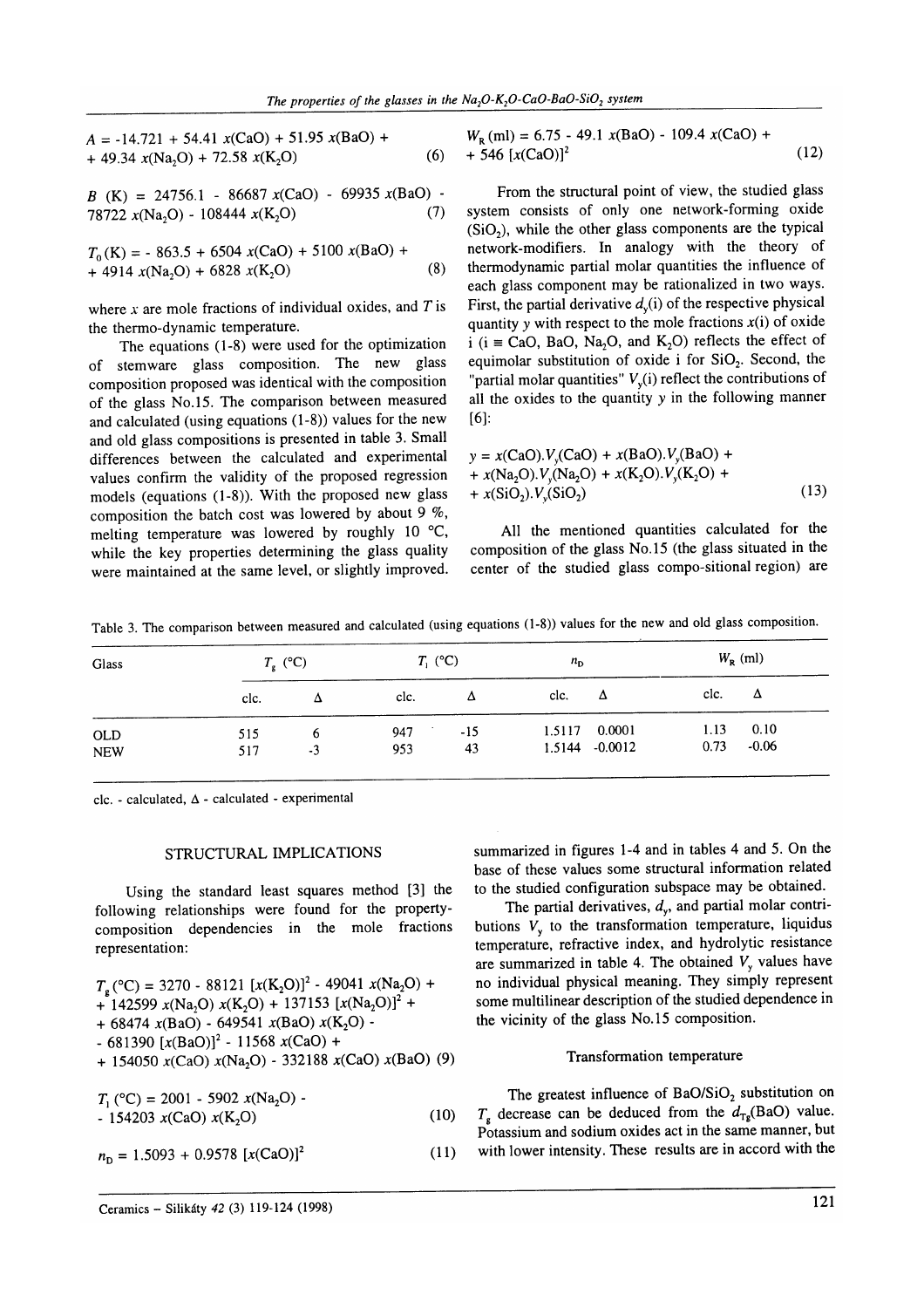

Figure l. The temperature dependence of partial derivatives of  $log(\eta(dPa s))$  with respect to the mole fractions of oxides used in the viscosity regression equations (6-8).



Figure 3. The temperature dependence of partial derivatives of viscous flow activation energy with respect to the mole fractions of oxides used in the viscosity regression equations (6-8).



Figure 2. The temperature dependence of partial molar contributions of the individual oxides to  $log(\eta$  (dPa s)) value.

commonly accepted network-modifying activity of these oxides. From this point of view, the near zero positive value of  $d_{T<sub>p</sub>}(CaO)$  value seems to be unexpected.



Figure 4. The temperature dependence of partial molar contributions of the individual oxides to the value of viscous flow activation energy.

## Liquidus temperature

No theoretical qualitative predictions can be made about the individual oxides' influence on the liquidus temperature without the knowledge of the pertinent multi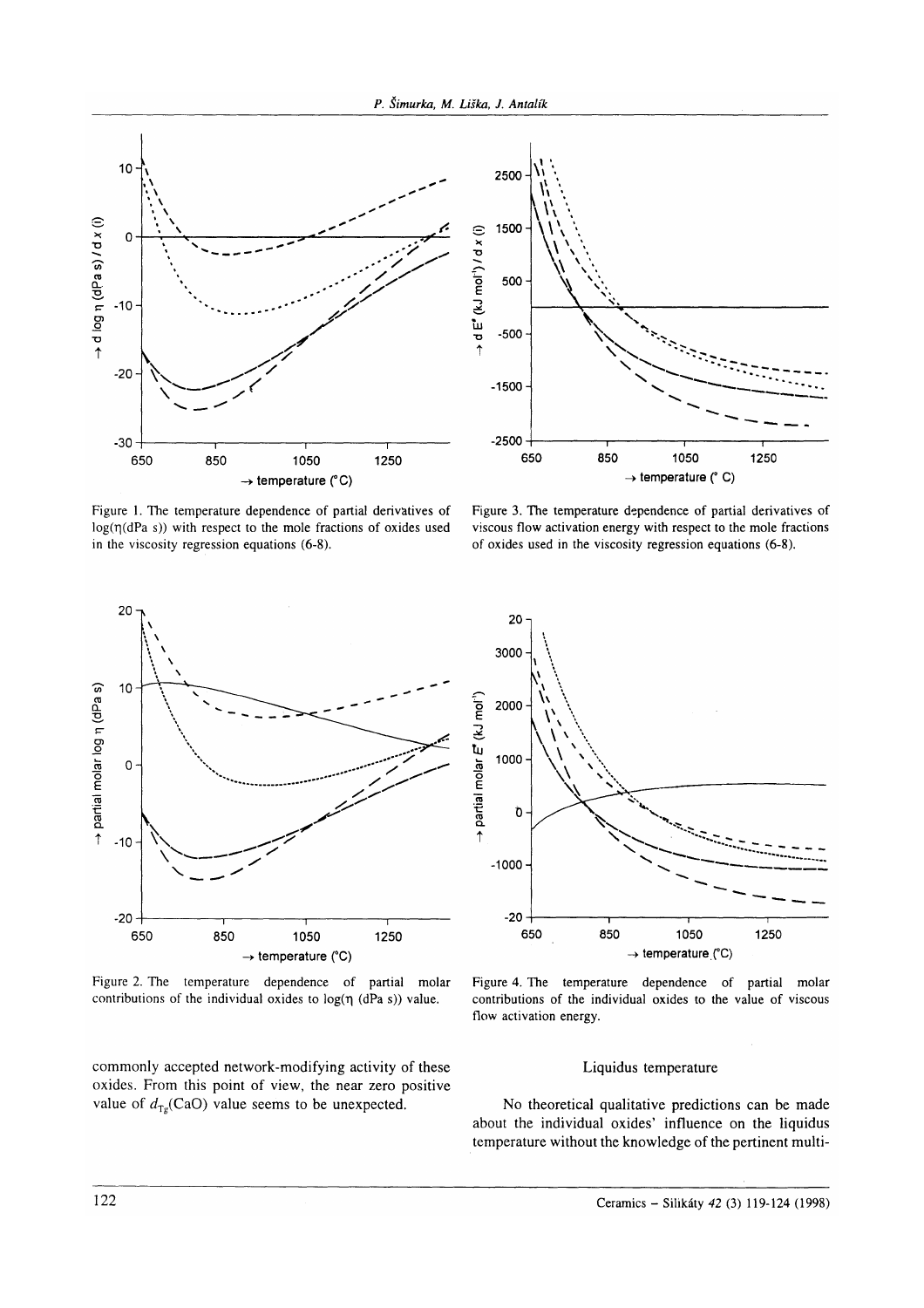component phase diagram. Thus we can only summarize obtained numerical results. In contrary to the case of transformation temperature, zero influence on  $T_1$  was calculated for the barium oxide. Negative  $d_{\text{T1}}$  values were found for the other modifying oxides fulfilling the relationship

$$
d_{\rm TI}({\rm K_2O}) << d_{\rm TI}({\rm Na_2O}) < d_{\rm TI}({\rm CaO}) < d_{\rm TI}({\rm BaO}) = 0.
$$

Table 4. The partial molar contributions V of individual oxides to various properties (see equation (13)), and the partial derivatives  $d$  of the approximations polynomials of these properties.

|              | $T_{\rm g}$ (°C) | $T_1$ (°C) | $n_{\rm D}$ | $W_{R}$ (ml) |
|--------------|------------------|------------|-------------|--------------|
| $V_v(CaO)$   | 817              | $-2619$    | 1.6396      | $-28.3$      |
| $V_v(BaO)$   | -2464            | 2352       | 1.5045      | $-45.1$      |
| $V_v(Na_2O)$ | $-254$           | $-3551$    | 1.5045      | 4.0          |
| $V_v(K_2O)$  | $-1018$          | $-8528$    | 1.5045      | 4.0          |
| $V_v(SiO_2)$ | 757              | 2352       | 1.5045      | 4.0          |
| $d_v(CaO)$   | 61               | $-4970$    | 0.1352      | $-32.3$      |
| $d_v(BaO)$   | $-3221$          | 0          | 0           | $-49.1$      |
| $d_v(Na_2O)$ | $-1011$          | $-5902$    | 0           | 0            |
| $d_v(K_2O)$  | $-1774$          | $-10879$   | 0           | 0            |

Table 5. The partial molar contributions V of individual oxides to the viscosity and viscous flow activation energy (see equation  $(13)$ ), and the partial derivatives d of the approximations polynomials of these properties.

|              | $log(\eta(dPa s))$ $log(\eta(dPa s))$<br>$(700 °C)^*$ | (1000 °C) | $E^*(kJ \text{ mol}^{-1})$<br>$(700 °C)$ <sup>***</sup> | $E^*(kJ \mod 1)$<br>(1000 °C) |
|--------------|-------------------------------------------------------|-----------|---------------------------------------------------------|-------------------------------|
| $V_v(CaO)$   | 9.9                                                   | $-2.6$    | 2753                                                    | -176                          |
| $V_v(BaO)$   | 15.2                                                  | 6.3       | 1987                                                    | -137                          |
| $V_v(Na_2O)$ | $-9.7$                                                | $-9.1$    | 990                                                     | $-705$                        |
| $V_v(K_2O)$  | $-11.6$                                               | $-10.2$   | 1473                                                    | -1117                         |
| $V_v(SiO_2)$ | 10.8                                                  | 7.3       | $-54$                                                   | 480                           |
| $d_v(CaO)$   | $-0.9$                                                | $-9.9$    | 2808                                                    | $-656$                        |
| $d_v(BaO)$   | 4.4                                                   | $-1.0$    | 2042                                                    | $-616$                        |
| $d_v(Na_2O)$ | $-20.4$                                               | $-16.4$   | 1045                                                    | -1184                         |
| $d_v(K_2O)$  | $-22.4$                                               | $-17.5$   | 1528                                                    | $-1597$                       |

 $log(\eta_{700} \text{ °C}(\text{dPa s})) = 7.67$ 

"log( $\eta_{1000}$  <sub>"c</sub>(dPa s)) = 4.05

 $E^*(700 \text{ °C}) = 358 \text{ (kJ mol}^{-1})$ 

"" $E^*(1000 °C) = 229$  (kJ mol<sup>-1</sup>)

## Refractive index

The small variance of refractive index experimental values caused that only the CaO/SiO, substitution was proved to be statistically significant with the positive  $d_n$ (CaO) value. This is obviously an artifact caused by the narrow compositional range studied.

## Hydrolytic resistance

The significant enhancement of hydrolytic resistance by the  $BaO/SiO<sub>2</sub>$  and  $CaO/SiO<sub>2</sub>$  substitution was confirmed by the highly negative values of  $d_{\text{wp}}(BaO)$  and  $d_{\text{wp}}(CaO)$ . In the studied compositional region the effects of sodium and potassium oxides were completely statistically overwhelmed by the above influence.

## Viscosity

The temperature dependencies of log n compositional derivatives  $d_n$  (i) and of the partial molar contributions  $V_n$  (i) of individual oxides i to log  $\eta$ values are plotted in figures I and 2. The strongest mutually comparable modifying activity of alkaline oxides resulted in significant negative values of  $d_n$ (Na<sub>2</sub>O),  $d_n$  (K<sub>2</sub>O),  $V_n$  (Na<sub>2</sub>O), and  $V_n$  (K<sub>2</sub>O). This alkaline cxides activity is most pronounced at temperatures about 750 - 850 'C. On the other hand, in the high temperature region, where the silicate network is highly thermally disrupted, the modifying effect of alkaline oxides is minimized, e.g. the respective  $d_n$  and  $V_n$  values are close to zero. Similar, but not so expressive, course of  $d_n$  and  $d_n$   $V_n$  temperature dependencies may be found (figures I and 2) for alkaline earth oxides. The unexpected effect of increasing the viscosity value (i.e. positive  $d_n$  values) was found for low (below approx. 750  $^{\circ}$ C) and high (above approx. 1050  $^{\circ}$ C) temperature values in the case of BaO. Here the modifying activity of BaO is probably overwhelmed by its high molar weight. Finally, the positive values of  $V_n$  SiO<sub>2</sub>) are in agreement with its network-forming function (figure 2).

The temperature and compositional dependencies of the viscous flow activation energy are illustrated in figures 3 and 4. Like in the above case of viscosity, the similar courses of the  $d_E$  and  $V_E$  curves for Na<sub>2</sub>O and K<sub>2</sub>O oxides on one side, and for CaO and BaO on the other, are observed. All the above oxides increase the slope of viscosity curve in low temperature region, while the negative value of  $d_E$  and  $V_E$  are observed in the high temperature region. Lower values of viscous flow activation energy are obtained for alkaline oxides than for alkaline earth oxides in the whole temperature range studied. This fact can be explained by the greater electrostatic field of alkaline earth cations, and by the greater modifying activity of alkaline oxides.

#### CONCLUSIONS

Compositional dependencies of studied properties of title glasses were described by equations (1-8) with sufficient accuracy for technological applications in the studied compositional range.